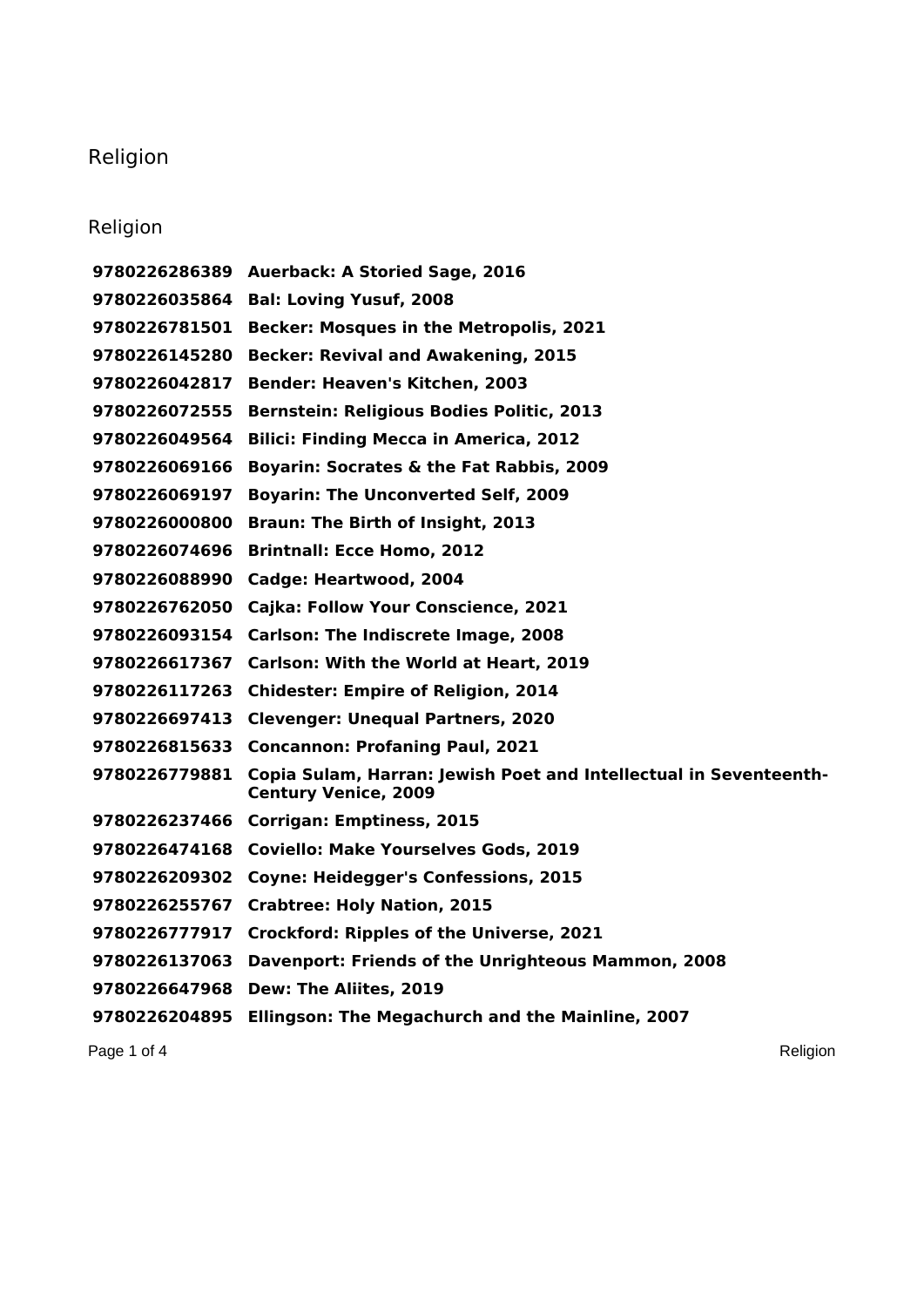**Engels: The Ethics of Oneness, 2021 Fishbane: Fragile Finitude, 2021 Furey, Hammerschlag et al: Devotion, 2021 Furey: Poetic Relations, 2017 Garb: Shamanic Trance in Modern Kabbalah, 2011 Garb: Yearnings of the Soul, 2015 Gautam: Foucault and the Kamasutra, 2016 Gillman: A History of German Jewish Bible Translation, 2018 Glaude: In a Shade of Blue, 2007 Gough: Making a Mantra, 2021 Graziano: Errand into the Wilderness of Mirrors, 2021 Greeley, Hout: The Truth about Conservative Christians, 2006 Hammerschlag: The Figural Jew, 2010 Hart: God Being Nothing, 2016 Havrelock: River Jordan, 2011 Hendershot: Shaking the World for Jesus, 2004 Herdt: Forming Humanity, 2019 Hollywood: Sensible Ecstasy, 2002 Howe: Landscapes of the Secular, 2016 Huber: The Holy Land Reborn, 2008 Humphrey, Ujeed: A Monastery in Time, 2013 Iqtidar: Secularizing Islamists?, 2011 Izmirlieva: All the Names of the Lord, 2008 Jaffe: Seeking Sakyamuni, 2019 Kemper: Rescued from the Nation, 2014 Khawaja: The Religion of Existence, 2016 Kosky: Arts of Wonder, 2012 Kotrosits: The Lives of Objects, 2020 Kripal: The Serpent's Gift, 2006 Lassner: Jews, Christians, and the Abode of Islam, 2012 Leonard: Socrates and the Jews, 2012 Levene: Powers of Distinction, 2017**

Page 2 of 4 Religion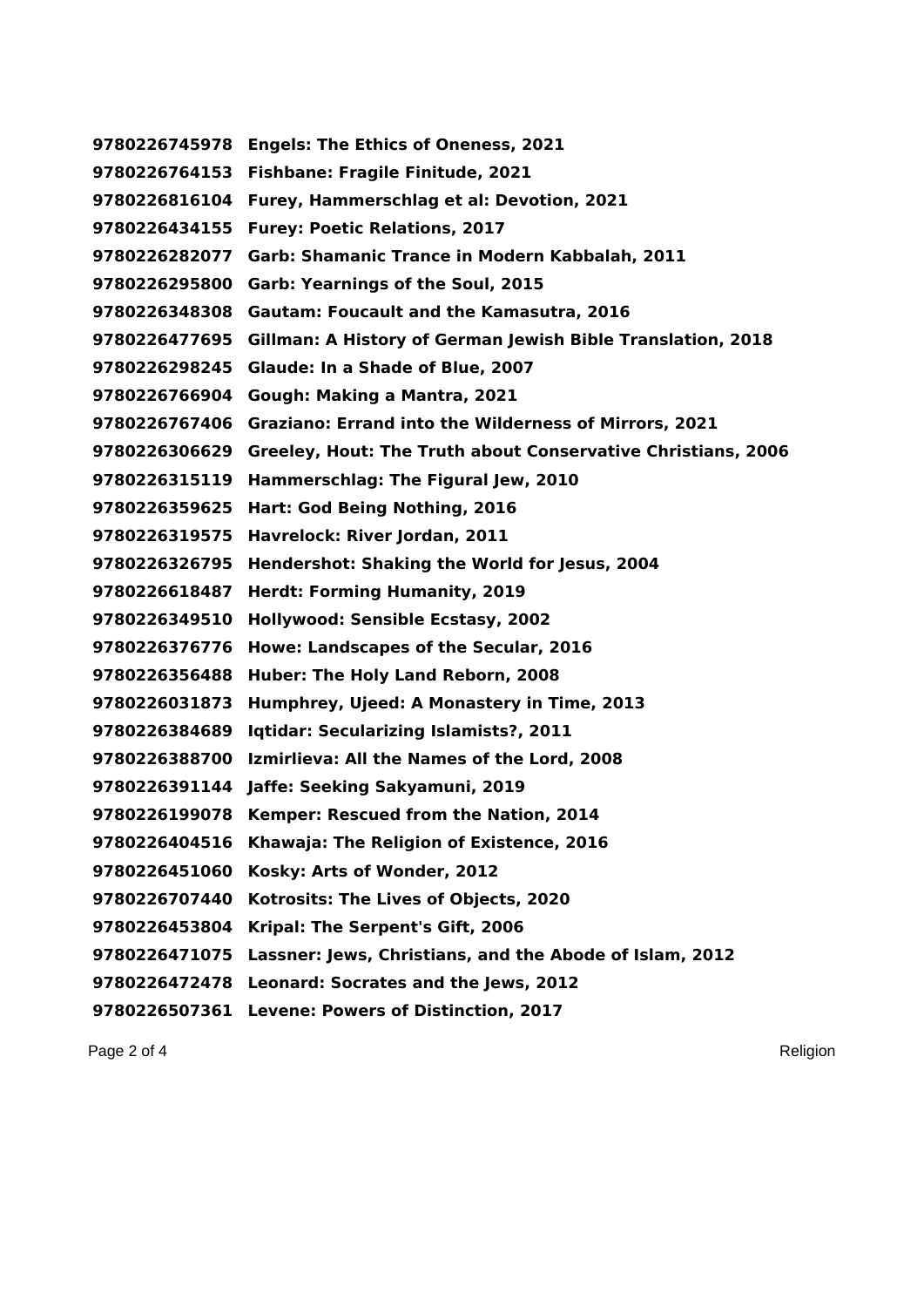**Lincoln: Religion, Empire, and Torture, 2007 Lofton: Consuming Religion, 2017 Lopez Jr.: Hyecho's Journey, 2017 Lopez Jr.: The Madman's Middle Way, 2005 Mendes-Flohr: Cultural Disjunctions, 2021 Modern: Neuromatic, 2021 Modern: Secularism in Antebellum America, 2011 Moore: Kindred Spirits, 2021 Omer: Days of Awe, 2019 Padoux: The Hindu Tantric World, 2017 Pagis: Inward, 2019 Paretsky, Paretsky et al: Words, Works, and Ways of Knowing, 2016 Patton: Who Owns Religion?, 2019 Prickett: Believing in South Central, 2021 Rowe: Bonds of the Dead, 2011 Samuels: The Right to Difference, 2016 Schutz Zell, McKee: Church Mother, 2006 Seidman: Faithful Renderings, 2006 Sluhovsky: Becoming a New Self, 2017 Strong: The Buddha's Tooth, 2021 Sullivan, Hurd et al: Politics of Religious Freedom, 2015 Sullivan: A Ministry of Presence, 2014 Sullivan: Church State Corporation, 2020 Tarabotti, Panizza: Paternal Tyranny, 2004 Thomas: Faking Liberties, 2019 Tipton: Public Pulpits, 2008 Urban: Aesthetics of Renewal, 2008 Urban: Secrecy, 2021 White: Daemons Are Forever, 2021 White: Sinister Yogis, 2009 Williams: The Monk and the Book, 2006 Yelle: Sovereignty and the Sacred, 2018**

Page 3 of 4 Religion and the set of the set of the set of the set of the set of the set of the set of the set of the set of the set of the set of the set of the set of the set of the set of the set of the set of the set of